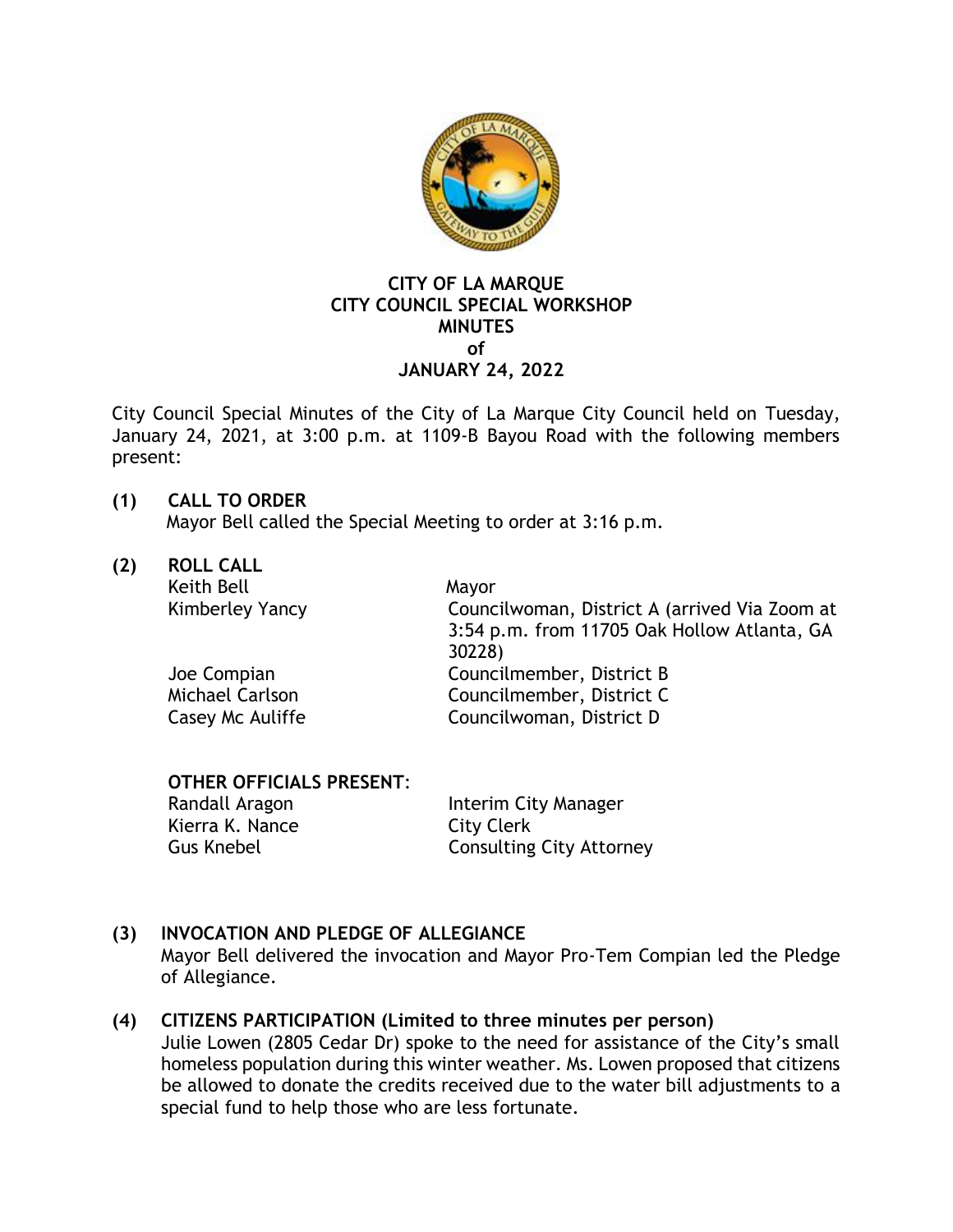#### **(5) OLD BUSINESS**

a. Discussion relating to allocating funds received from American Rescue Plan Act-**Grantworks** 

Jessica Hissam and Fred Morris introduced themselves as the assigned grant administrator and supervisor respectively for this project, and shared what the role of the grant administrator is, the current status of La Marque's American Rescue Plan projects (the City has not utilized any funds at this time), as well as restrictions relating to projects funds can be utilized for.

Mayor Pro Tem Compian emphasized the necessity of engaging the community in this process, gave a list of projects to consider such as partnering with 501c3 organizations, refurbishing (2) ambulances, offset payroll increases in police and fire due to increased staff time, establishing hotspots in the city, and possibly improving water and wastewater infrastructure by using technology that allows to reline pipes instead of the traditional method of digging up streets to replace them. Mayor Pro Tem asked that the city be innovative in how these dollars are utilized.

Councilmember McAuliffe requested that Council revisited projects that they identified in the past as potentially qualifying projects and verifying if they are or are not acceptable and proposed a timeline of how to establish projects.

Fred Morris suggested that City Council create a "wish list" of projects that they would like to utilize the funds for and provided some projects that other cities have been considering.

Councilmember Carlson stated that he would like to hear from the citizens before Council makes any decisions relating to this fund.

Councilmember Yancy agrees that this should be a collective process.

Mayor Bell stood in agreement with fellow Councilmembers in the opinion of the citizens being involved in the early stages of this process. Mayor recalled some of the items that that Council mentioned they would like to utilize the ARPA funds for in the previous budget workshops including: the machinery to repair potholes (approx. \$250,000), grapple truck (approx.. \$400,000), portable pumps for the wastewater system, lighting within the city (aprrox. \$500,000), safety lighting for Omega Bay, camera systems to assist with the Safe City Initiative and assist the police department, and equipment for the fire department including front loaders.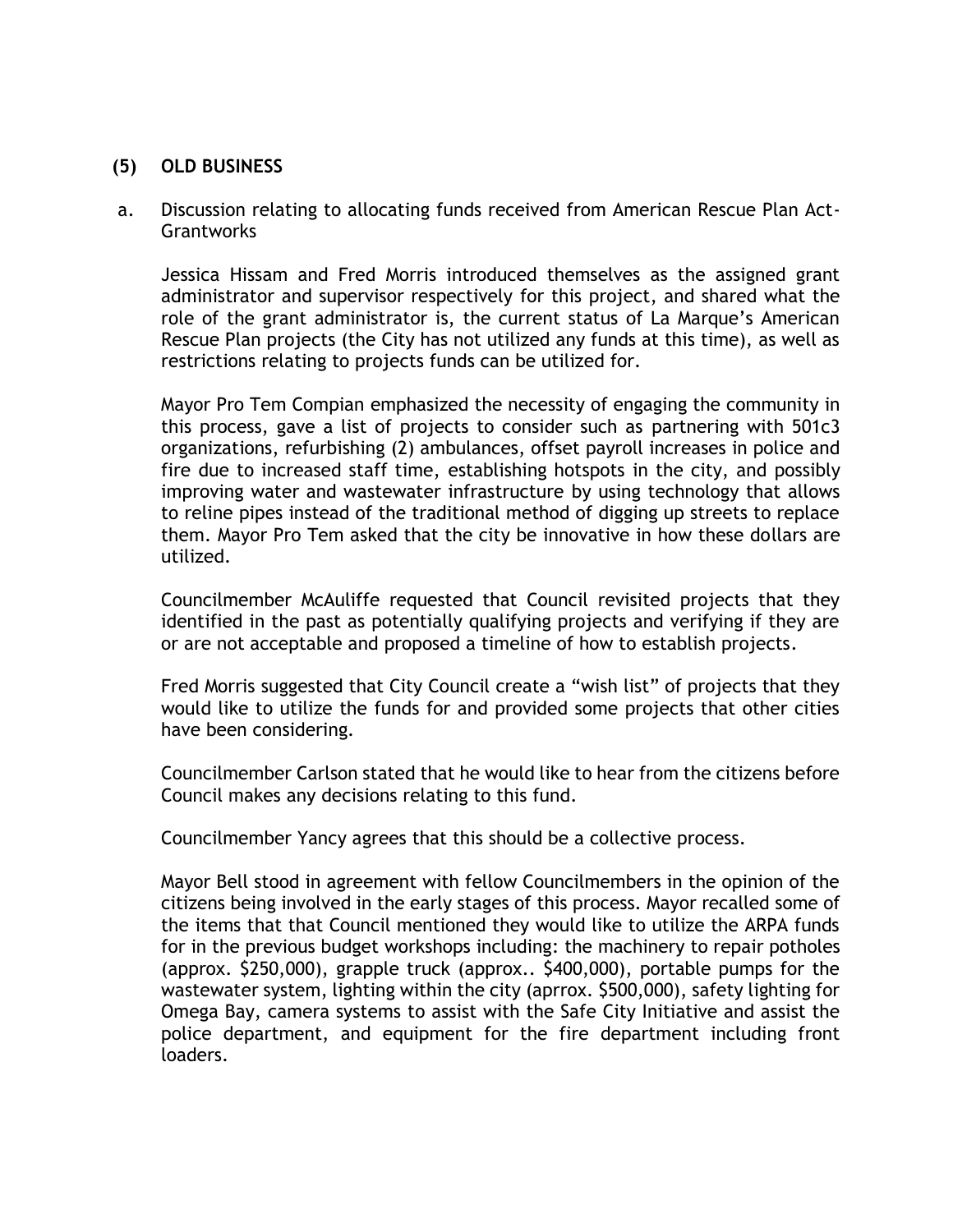Council as a collective decided that a survey would be conducted via online for the residents to give input on what they would like to see identifying residents by addresses not by name to be opened for approximately 14 days. Congruently Interim City Manager and Finance Director will work to create a list of projects that were previously proposed by Council to be reviewed by Grantworks for eligibility. Additionally gathering input and recommendations from Department Heads for projects they believe are necessary with all (4) items to reasonably be reviewed by Council at the March 2022 City Council meeting.

Fred Morris gave a brief breakdown of what the process of choosing projects typically looks like, and it coincided pretty consistently with the process set by council. He cautioned the community to resist the urge to go out and spend money quickly and ensure that they are spending the funds on the most qualified items because the treasury has up to (5) years after the close of the program to audit the purchases and no one wants to find out after the fact that something was purchased that does not meet regulations. He asked that council make a deliberate and comprehensive list to operate from.

Mayor Pro Tem Compian asked questions relating to reporting requirements and lost revenues calculations which was clarified by Fred Morris.

\*\* Councilmember Carlson exited the room at 4:24 p.m. and did not return\*\*

Finance Director Suzy Kou has identified the projects that Council requested, Directors requested but were not blessed by council during budget sessions, as well as the requirements for the additional grants the city has been awarded. The goal would be to take a look at the full scope of the City's grant funding and identifying what projects are eligible under each funding source. Ms. Kou suggested that we readjust the timeline to first taking a look at the items provided by Council, then following that list with items of importance from the Department heads and using those suggestions to create a survey to present to the citizens. Council agreed.

#### **(6) EXECUTIVE SESSION**

The City Council for the City of La Marque, Texas reserves the right to adjourn into executive session at any time during the course of this meeting to discuss any of the matters listed above, as authorized the Texas Government Code Section 551.071 (Consultation with Attorney), 551.072 (Deliberations about Real Property), 551.073 (Deliberations about Gifts and Donations), 551.074 (Personnel Matters), 551.076 (Deliberations about Security Devices) and 551.086 (Economic Development)

## **(7) REQUESTS AND ANNOUNCEMENTS**

*Requests by Mayor and Council Members for items to be placed on future City Council agendas and announcements on city events/community interests TEX. GOV'T CODE §551.415. (b), "items of community interest" includes:*